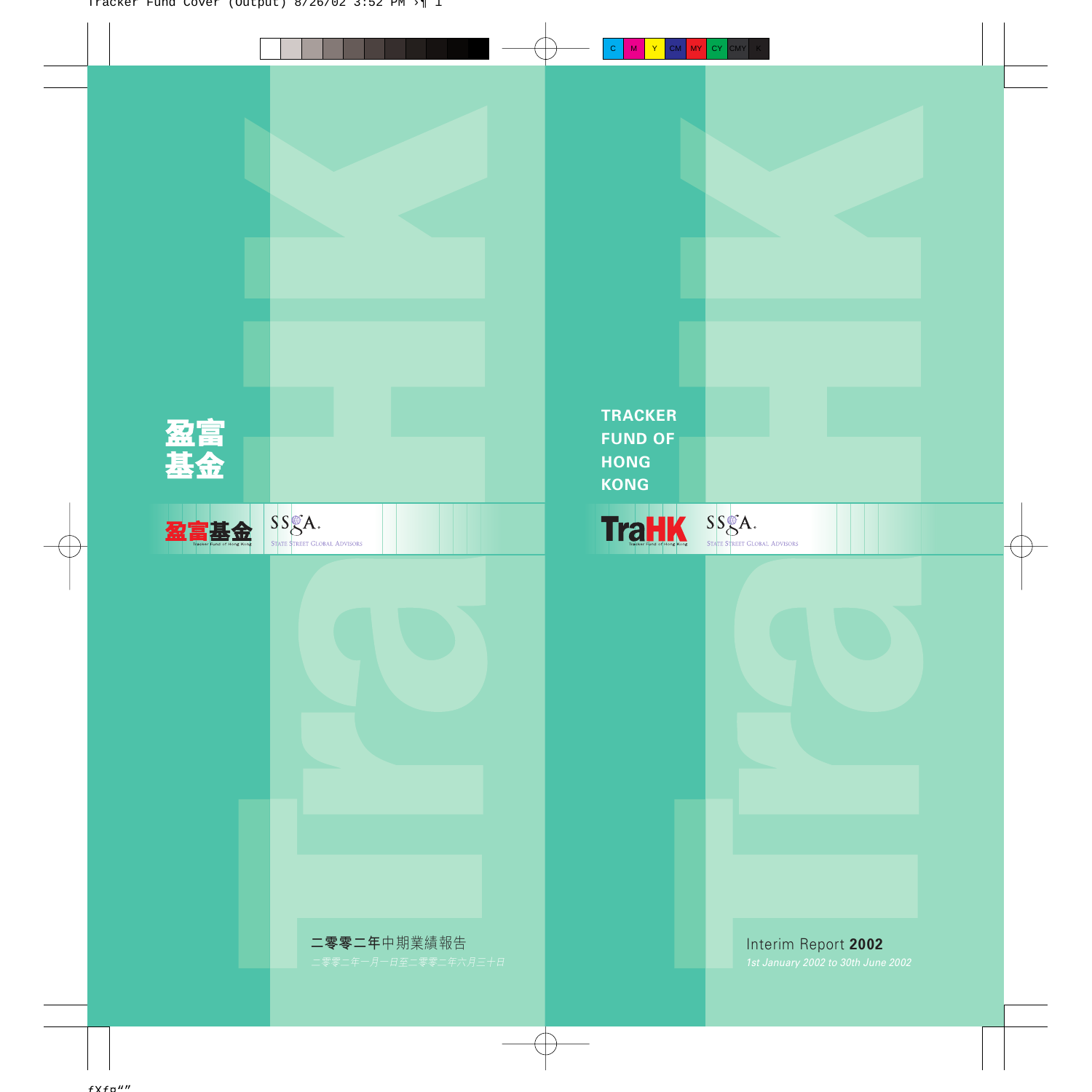# **Table of Contents**

| Condensed statement of operations (unaudited)                   | $\mathbf{1}$    |
|-----------------------------------------------------------------|-----------------|
| Condensed statement of assets and liabilities (unaudited)       | 3               |
| Condensed statement of movements in capital account (unaudited) | $\overline{4}$  |
| Condensed statement of cash flows (unaudited)                   | 5               |
| Condensed statement of distribution (unaudited)                 | $6\phantom{1}6$ |
| Notes to the unaudited condensed financial statements           | $\overline{7}$  |
| Investment portfolio (unaudited)                                | 13              |
| Statement of movements in investment portfolio (unaudited)      | 14              |
| Administration and management                                   | 16              |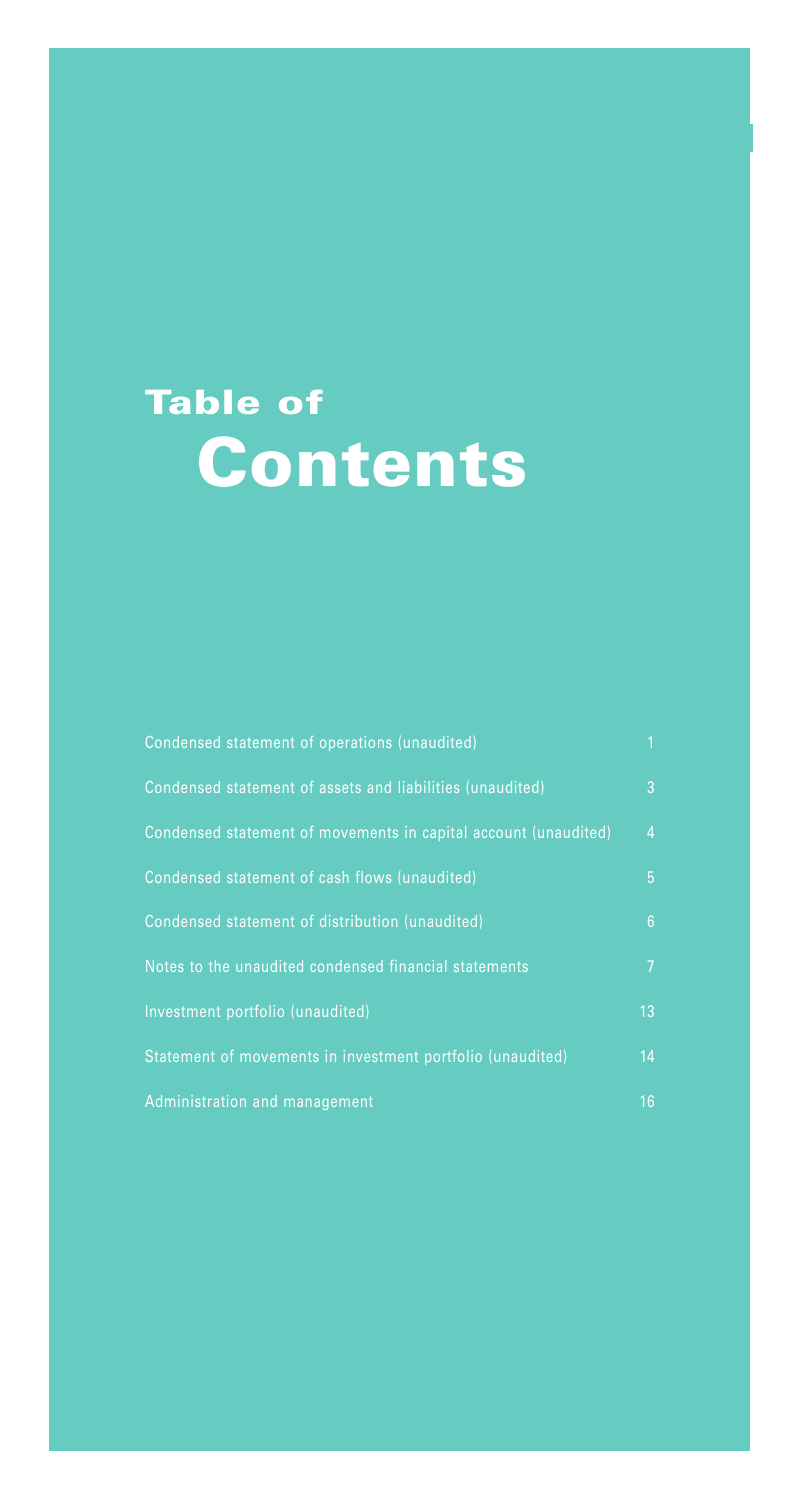# CONDENSED STATEMENT OF OPERATIONS

For the period ended 30th June, 2002

|                                                                    |      | (UNAUDITED)         |                 |
|--------------------------------------------------------------------|------|---------------------|-----------------|
|                                                                    |      | 01.01.2002          | 01.01.2001      |
|                                                                    |      | to                  | to              |
|                                                                    |      | 30.06.2002          | 30.06.2001      |
|                                                                    | Note | HK\$                | HK\$            |
| Income                                                             |      |                     |                 |
| <b>Dividends</b>                                                   |      | 521,892,171         | 466,873,272     |
| Transaction fee                                                    | 3(a) | 4,829,474           | 13,016,261      |
| <b>Bank interest</b>                                               | 7(c) | 1,081,182           | 3,400,398       |
| Other income                                                       | 3(b) | 5,030,975           | 5,202,140       |
|                                                                    |      | 532,833,802         | 488,492,071     |
| Overseas withholding tax                                           | 5    | (21,696,621)        | (18, 872, 638)  |
|                                                                    |      | 511,137,181         | 469,619,433     |
| <b>Expenses</b>                                                    |      |                     |                 |
| Management fee                                                     | 7(a) | (6,804,889)         | (6,878,772)     |
| Trustee fee                                                        | 7(b) | (6,804,889)         | (6,878,772)     |
| Conversion agent fee                                               | 8(b) | (2,033,047)         | (5,322,400)     |
| Index license fee                                                  | 8(c) | (2,098,923)         | (2, 295, 700)   |
| Registrar fee                                                      | 8(a) | (1,614,675)         | (2,039,617)     |
| Bank charges                                                       |      | (358, 257)          | (1, 119, 131)   |
| Publication and printing expenses                                  |      | (1,344,194)         | (1,985,271)     |
| Legal and other professional fees                                  |      | (149, 752)          | (786, 892)      |
| Amortisation of set-up costs                                       |      | (269, 541)          | (269, 020)      |
| Audit fee                                                          |      | (53, 786)           | (68, 243)       |
| Other operating expenses                                           |      | (481, 818)          | (2,342,252)     |
|                                                                    |      | (22,013,771)        | (29, 986, 070)  |
| Dividend equivalent amount on units issued                         |      | 83,673,134          | 194,411,435     |
| Dividend equivalent amount on units redeemed                       |      | (83, 524, 404)      | (129,779,749)   |
|                                                                    |      | (21, 865, 041)<br>. | 34,645,616      |
| Net income available for distribution<br>Amount transferred to the |      | 489,272,140         | 504,265,049     |
| statement of distribution                                          |      | (489, 272, 140)     | (504, 265, 049) |
|                                                                    |      |                     |                 |
|                                                                    |      |                     |                 |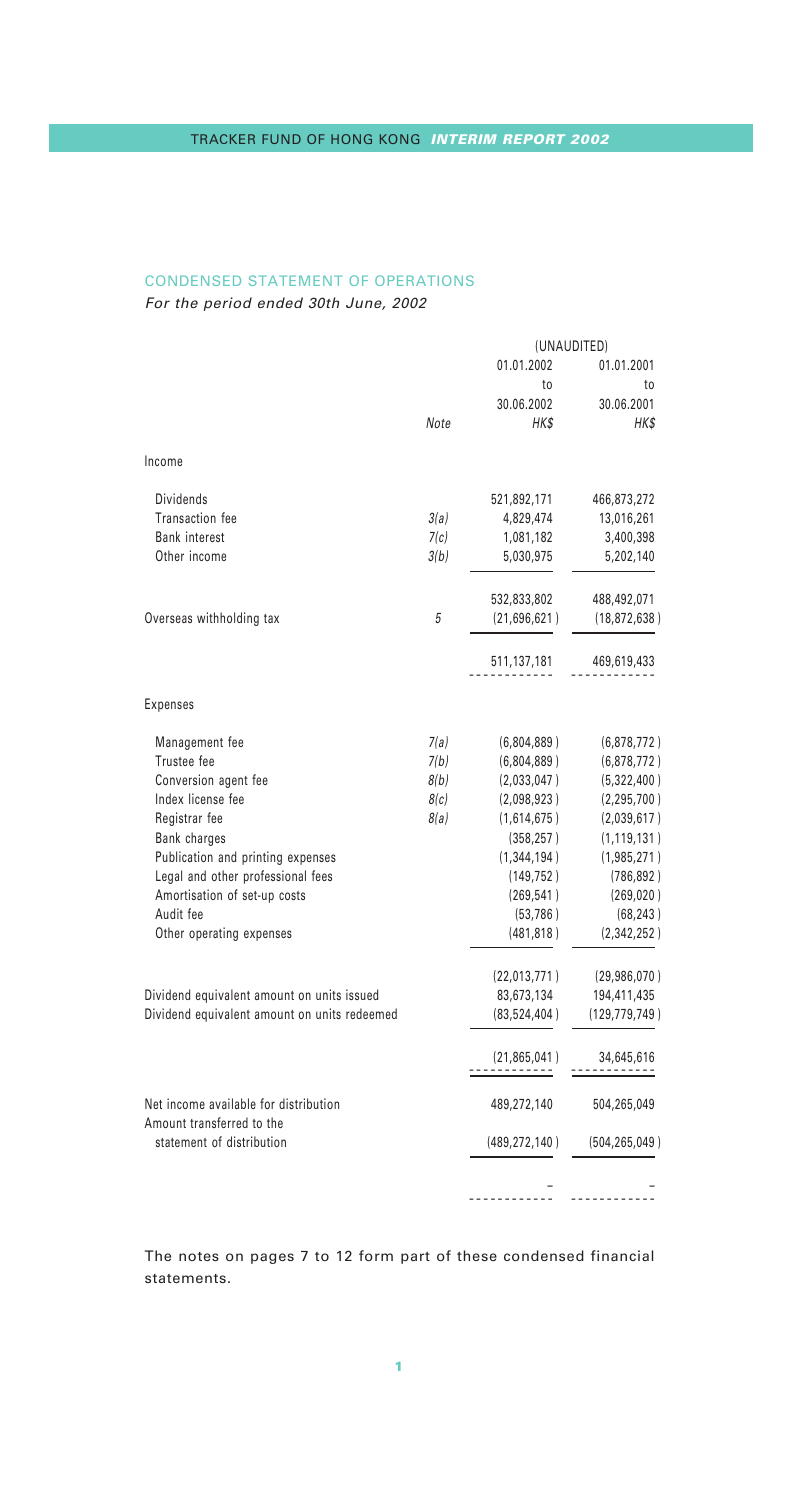# CONDENSED STATEMENT OF OPERATIONS (Continued)

For the period ended 30th June, 2002

|                                                                               | (UNAUDITED)        |                 |
|-------------------------------------------------------------------------------|--------------------|-----------------|
|                                                                               | 01.01.2002         | 01.01.2001      |
|                                                                               | to                 | to              |
|                                                                               | 30.06.2002         | 30.06.2001      |
|                                                                               | HK\$               | HK\$            |
| Net investment loss                                                           |                    |                 |
| Realised loss on sale of investments<br>Net change in unrealised gain/loss on | (2, 106, 853, 270) | (2,919,248,820) |
| revaluation of investments                                                    | 279,980,575        | (916, 392, 375) |
|                                                                               | (1,826,872,695)    | (3,835,641,195) |
| Net loss for the period (excluding amount                                     |                    |                 |
| transferred to the statement of distribution)                                 | (1,826,872,695)    | (3,835,641,195) |
| Amount transferred from the capital account                                   | 1,826,872,695      | 3,835,641,195   |
|                                                                               |                    |                 |
|                                                                               |                    |                 |

A statement of changes in equity is not presented as the Fund has no other changes in equity apart from the net income available for distribution and transferred to the statement of distribution and the net loss for the period and transferred from the capital account. In addition, the other components of the statement of changes in equity regarding capital transactions with Unitholders, distributions to Unitholders and the movement of capital account have been disclosed in the statement of movements in capital account on page 4.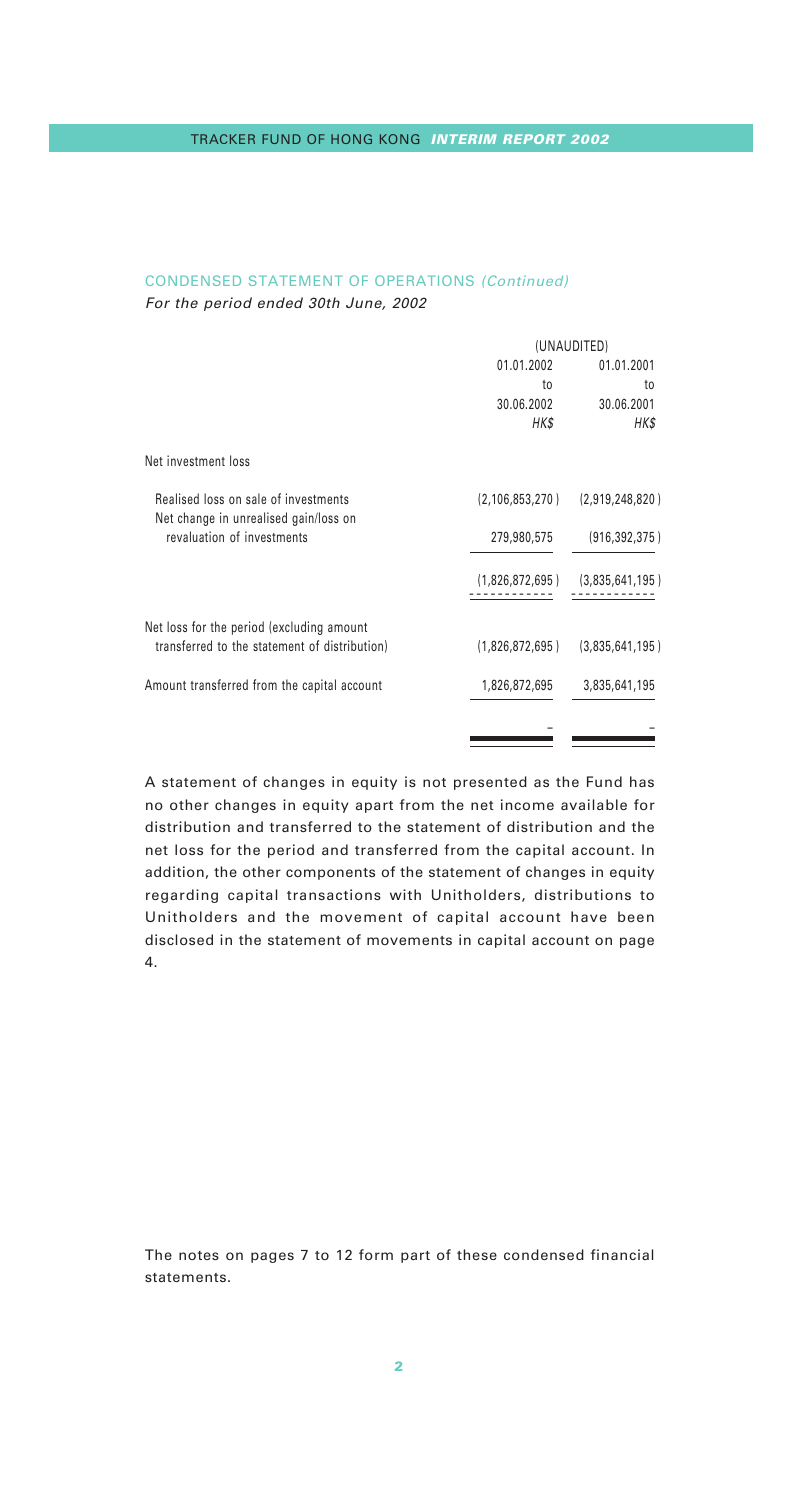# CONDENSED STATEMENT OF ASSETS AND LIABILITIES

As at 30th June, 2002

|                                                                                         |      |                    | (UNAUDITED)        |
|-----------------------------------------------------------------------------------------|------|--------------------|--------------------|
|                                                                                         | Note | 30.06.2002<br>HK\$ | 31.12.2001<br>HK\$ |
| Assets                                                                                  |      |                    |                    |
| Investments                                                                             |      | 25,753,404,736     | 27,633,677,574     |
| Set-up costs                                                                            |      | 1,283,847          | 1,553,388          |
| Dividend receivable                                                                     |      | 12,970,706         | 2,851,133          |
| Other accounts receivable and prepayments                                               |      | 492,750            | 32,366             |
| Amounts due from brokers                                                                |      | 45,973,298         | 11,271,680         |
| <b>Bank balances</b>                                                                    | 7(c) | 160,227,201        | 67,506,674         |
| Total assets                                                                            |      | 25,974,352,538     | 27,716,892,815     |
| Liabilities                                                                             |      |                    |                    |
| Trustee fee payable                                                                     |      | 3,406,022          | 3,188,087          |
| Management fee payable                                                                  |      | 3,406,022          | 3,188,087          |
| Index license fee payable                                                               |      | 1,068,417          | 999,682            |
| Registrar fee payable                                                                   |      | 248,617            | 274,500            |
| Other accounts payable and accruals                                                     |      | 343,850            | 1,482,310          |
| Amounts due to brokers                                                                  |      | 45,249,976         | 11,385,740         |
| <b>Total liabilities</b>                                                                |      | 53,722,904         | 20,518,406         |
| Net assets                                                                              |      | 25,920,629,634     | 27,696,374,409     |
| Financed by:                                                                            |      |                    |                    |
| Capital account                                                                         |      | 25,920,629,634     | 27,696,374,409     |
| Units in issue                                                                          | 4    | 2,422,992,500      | 2,417,992,500      |
| Net asset value per unit                                                                |      | 10.70              | 11.45              |
| Net asset value per Creation Unit<br>(1 Creation Unit is equivalent to 1,000,000 units) |      | 10,697,775         | 11,454,285         |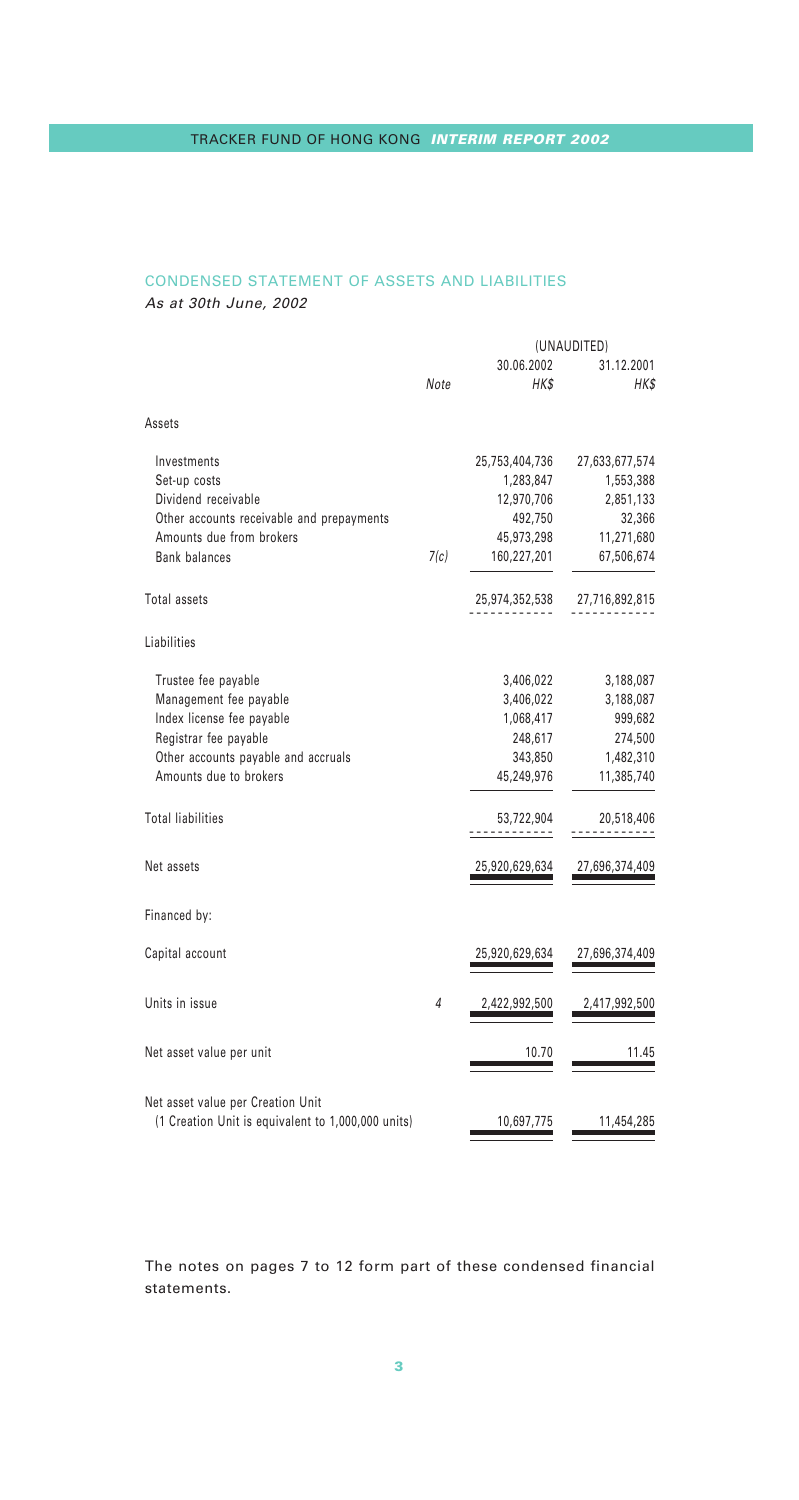# CONDENSED STATEMENT OF MOVEMENTS IN CAPITAL ACCOUNT For the period ended 30th June, 2002

|                                                                                              |      |                 | (UNAUDITED)       |
|----------------------------------------------------------------------------------------------|------|-----------------|-------------------|
|                                                                                              |      | 01.01.2002      | 01.01.2001        |
|                                                                                              |      | to              | to                |
|                                                                                              |      | 30.06.2002      | 30.06.2001        |
|                                                                                              | Note | HK\$            | HK\$              |
| Balance at the beginning of the period                                                       |      | 27,696,374,409  | 28,562,583,718    |
| Proceeds on issue of units for cash<br>(excluding dividend equivalent amount                 |      |                 |                   |
| and further cash amount)                                                                     | 9    | 8,782,572,644   | 23,102,964,764    |
| In-kind payments on redemption of units<br>(excluding dividend equivalent amount             |      |                 |                   |
| and further cash amount)                                                                     | 9    | (8,835,658,954) | (22,052,631,540)  |
| In-kind proceeds on issue of units<br>(excluding dividend equivalent amount                  |      |                 |                   |
| and further cash amount)                                                                     | 9    |                 | 2,565,446,791     |
| Net further cash amount paid on issue and                                                    |      |                 |                   |
| redemption of units                                                                          |      | (159.035)       | (189, 019)        |
|                                                                                              |      | 27,643,129,064  | 32, 178, 174, 714 |
| Amount transferred to the statement of operations<br>(excluding of amount transferred to the |      |                 |                   |
| statement of distribution)                                                                   |      | (1,826,872,695) | (3,835,641,195)   |
| Amount transferred from the statement of distribution                                        |      | 104,373,265     | 92,266,249        |
| Balance at the end of the period                                                             |      | 25,920,629,634  | 28,434,799,768    |
|                                                                                              |      |                 |                   |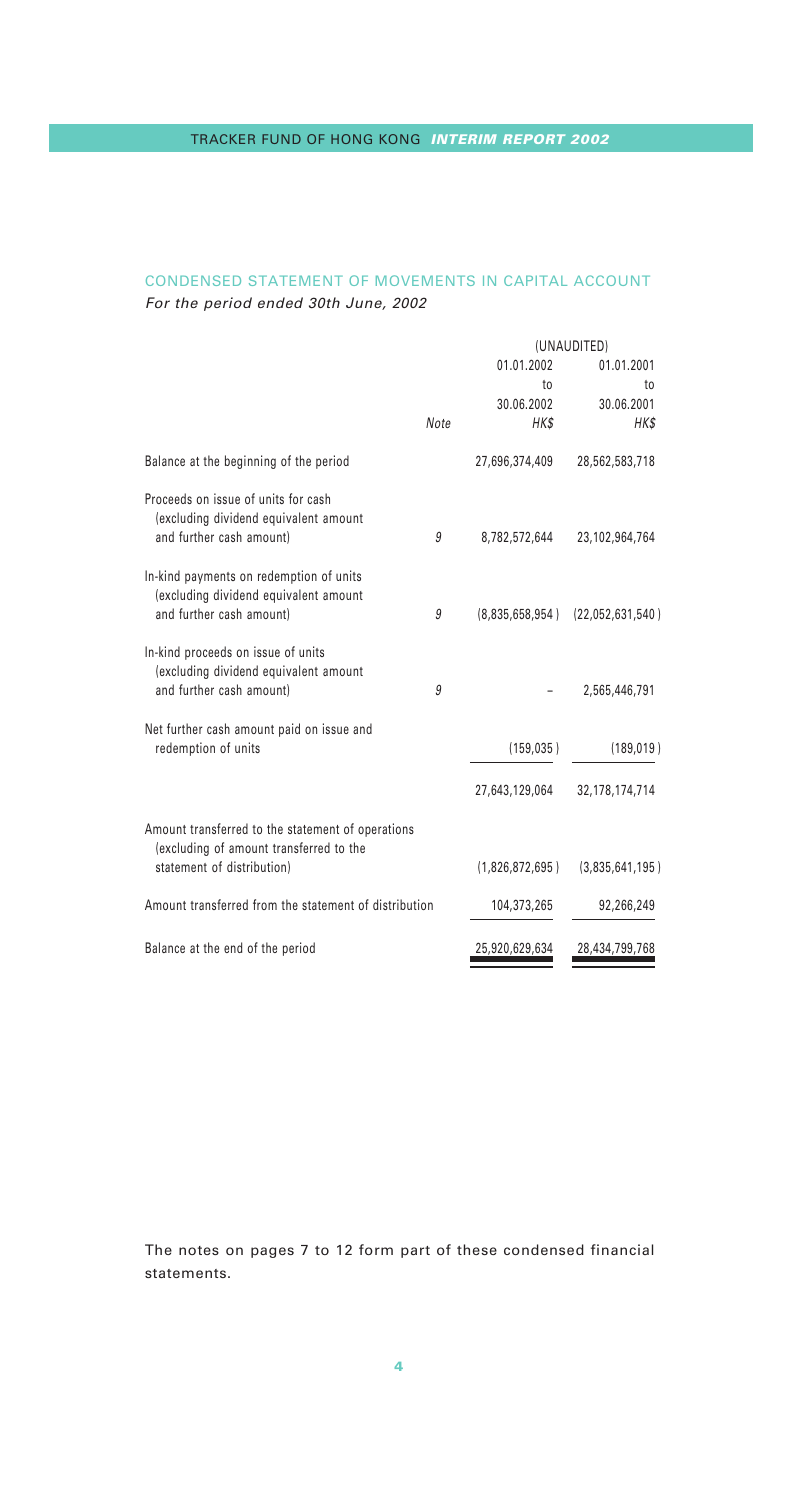#### CONDENSED STATEMENT OF CASH FLOWS For the period ended 30th June, 2002

|                                                         |      |                 | (UNAUDITED)                          |
|---------------------------------------------------------|------|-----------------|--------------------------------------|
|                                                         |      | 01.01.2002      | 01.01.2001                           |
|                                                         |      | to              | to                                   |
|                                                         |      | 30.06.2002      | 30.06.2001                           |
|                                                         | Note | HK\$            | HK\$                                 |
| Operating activities                                    |      |                 |                                      |
| Dividend received                                       |      | 356,491,890     | 466,854,222                          |
| Transaction fee received                                |      | 3,270,000       | 10,620,000                           |
| Bank interest received                                  |      | 1,064,587       | 3,410,832                            |
| Other income received                                   |      | 5,030,975       | 5,202,140                            |
| Cancellation fee received                               |      | 130,000         | 102,000                              |
| Overseas withholding tax paid                           |      | (21,696,621)    | (18, 872, 638)                       |
| Management fee paid                                     |      | (6,586,954)     | (6,706,190)                          |
|                                                         |      |                 |                                      |
| Trustee fee paid                                        |      | (6,586,954)     | (6,706,190)                          |
| Conversion agent fee paid                               |      | (1,440,000)     | (4,316,000)                          |
| Index license fee paid                                  |      | (2,030,188)     | (2,220,296)                          |
| Registrar fee paid                                      |      | (1,640,558)     | (2,062,951)                          |
| Bank charges paid                                       |      | (533, 761)      | (1, 294, 135)                        |
| Publication and printing expenses paid                  |      | (1,366,554)     | (1,741,345)                          |
| Legal and other professional fees paid                  |      | (549, 546)      | (401,633)                            |
| Other operating expenses paid                           |      | (683, 768)      | (866, 606)                           |
| Dividend equivalent amount received                     |      |                 |                                      |
| on creation of units                                    |      | 83,673,134      | 194,411,435                          |
| Dividend equivalent amount paid on                      |      |                 |                                      |
| redemption of units                                     |      | (83,524,404)    | (129, 779, 749)                      |
| Net cash inflow from operating activities               | 6    | 323,021,278     | 505,632,896                          |
| Investing activities                                    |      |                 |                                      |
| Purchase of investments                                 | 9    |                 | $(8,869,238,724)$ $(25,022,677,742)$ |
| Sale of investments                                     | 9    | 241,423,239     | 1,916,747,735                        |
|                                                         |      |                 |                                      |
|                                                         |      | (8,627,815,485) | (23, 105, 930, 007)                  |
| Financing                                               |      |                 |                                      |
| Issue of units<br>Net further cash amount paid on issue | 9    | 8,782,572,644   | 23,102,964,764                       |
| and redemption of units                                 |      | (159, 035)      | (189, 019)                           |
| Interim distribution paid                               |      | (384, 898, 875) | (411, 998, 800)                      |
|                                                         |      |                 |                                      |
|                                                         |      | 8,397,514,734   | 22,690,776,945                       |
|                                                         |      |                 |                                      |
| Increase in cash and cash equivalent                    |      | 92,720,527      | 90,479,834                           |
| Bank balances at the beginning of the period            |      | 67,506,674      | 88,130,914                           |
| Bank balances at the end of the period                  |      | 160,227,201     | 178,610,748                          |

Please refer to note 9 on page 11 for details of major non-cash transactions.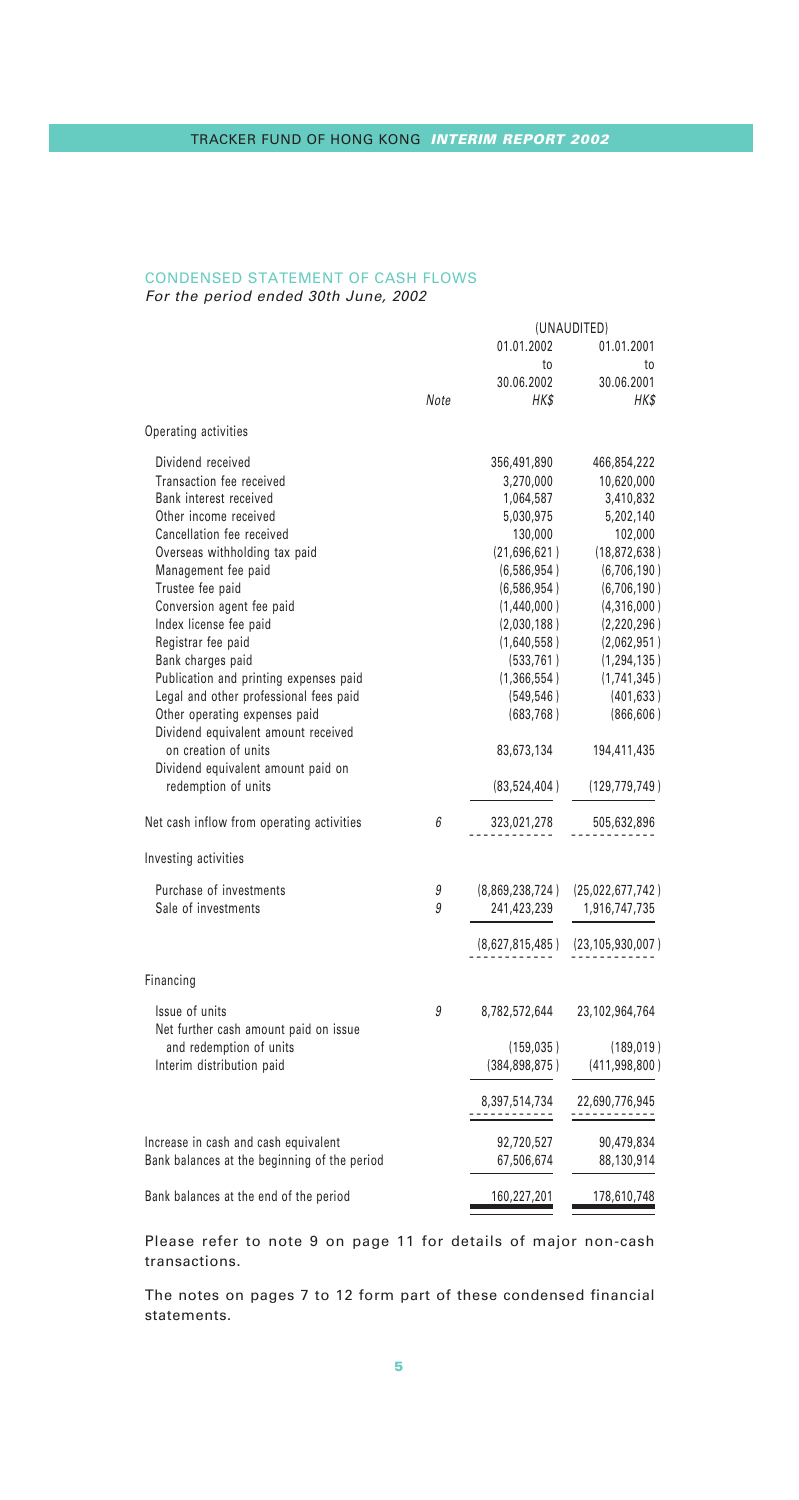# CONDENSED STATEMENT OF DISTRIBUTION

For the period ended 30th June, 2002

|                                                     | (UNAUDITED)   |                 |
|-----------------------------------------------------|---------------|-----------------|
|                                                     | 01.01.2002    | 01.01.2001      |
|                                                     | to            | to              |
|                                                     | 30.06.2002    | 30.06.2001      |
|                                                     | HK\$          | HK\$            |
| Amount transferred from the statement of operations | 489.272.140   | 504.265.049     |
| Interim distribution                                |               |                 |
| - HK\$0.16 on 2.574.992.500 units                   |               |                 |
| paid on 22nd May, 2001                              |               | (411, 998, 800) |
| - HK\$0.15 on 2,565,992,500 units                   |               |                 |
| paid on 22nd May, 2002                              | (384.898.875) |                 |
| Amount transferred to the capital account           | 104,373,265   | 92,266,249      |
|                                                     |               |                 |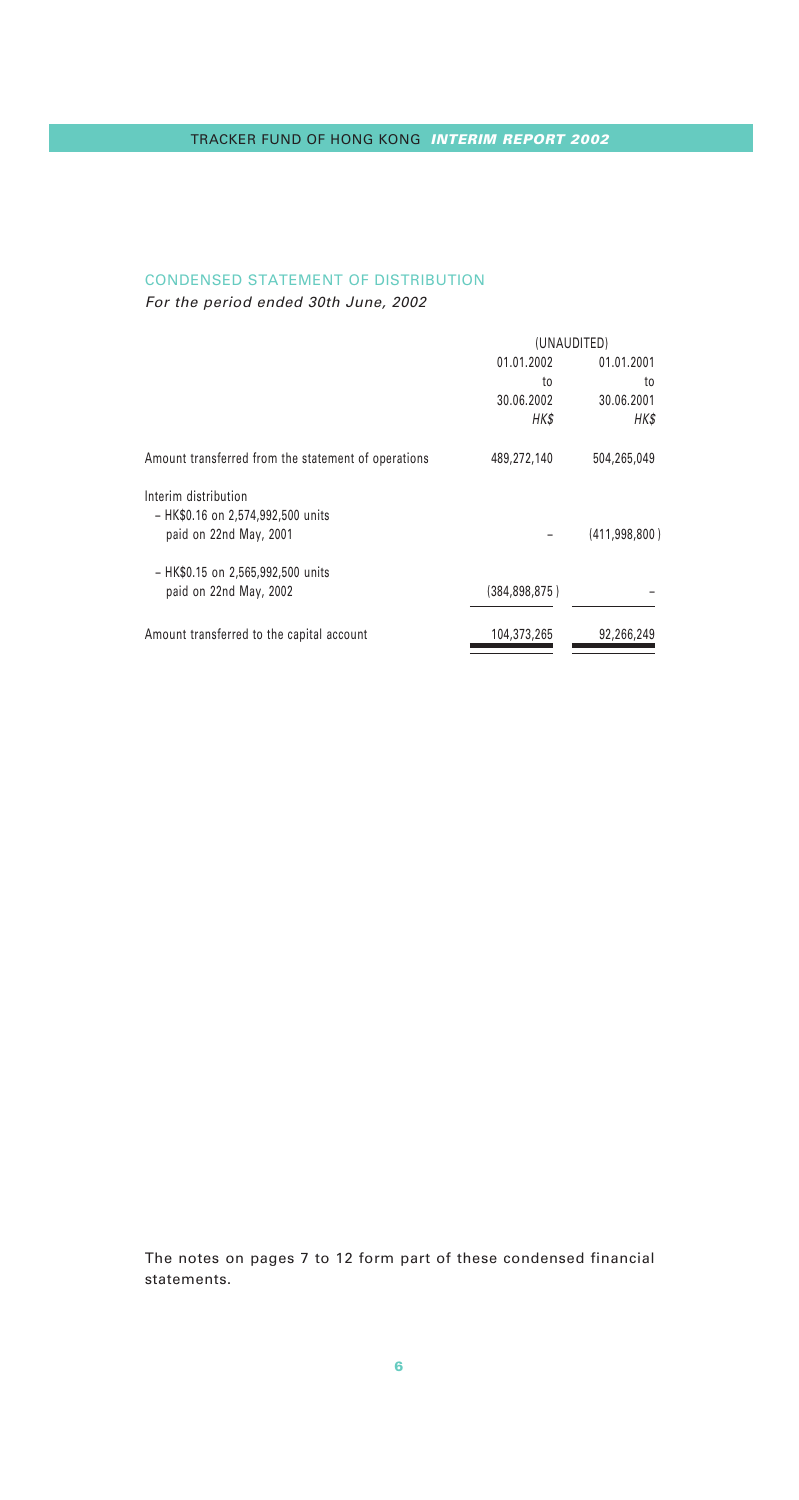## **1 The Fund**

Tracker Fund of Hong Kong (the "Fund") is a unit trust which is governed by its Trust Deed dated on 23rd October, 1999 (the "Trust Deed"). The Fund is authorised by the Securities & Futures Commission of Hong Kong under Section 15 of the Securities Ordinance. The Fund is also listed on the Stock Exchange of Hong Kong Limited (a subsidiary of The Hong Kong Exchanges and Clearing Limited).

The Fund's objective is to provide investment results that closely correspond to the performance of the Hang Seng Index.

#### **2 Principal accounting policies**

The unaudited condensed financial statements are prepared in accordance with Hong Kong Statement of Standard Accounting Practice No. 25, "Interim Financial Reporting", issued by the Hong Kong Society of Accountants in so far as it is applicable to unit trusts.

The accounting policies and methods of computation used in the preparation of the condensed financial statements are consistent with those used in the annual financial statements for the year ended 31st December, 2001.

#### **3 Income**

#### (a) Transaction fee

For each application for the creation of units or for the redemption of units, the Fund is entitled to receive a transaction fee of HK\$30,000 per application.

#### (b) Other income

Other income represents registrar charges levied on Unitholders (other than HKSCC Nominees) who hold units registered in their own names as at each Record Date for the relevant distribution. Currently, these charges amount to HK\$80 per year per Unitholder. Such charges are deducted on a half-yearly basis from the half-yearly distributions payable to the relevant Unitholders.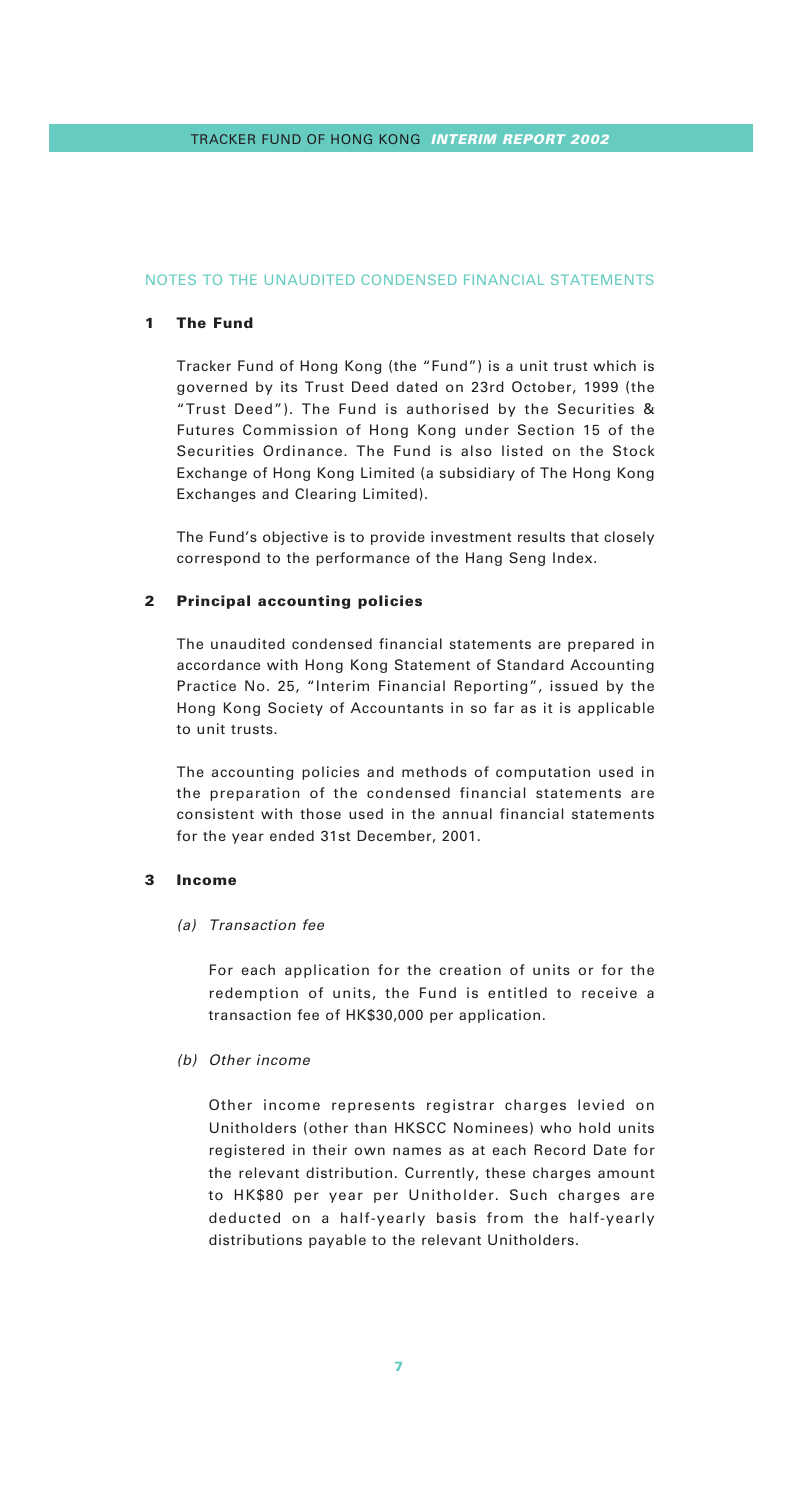## **4 Units in issue**

|                                            |                  | Number of units  |                  |
|--------------------------------------------|------------------|------------------|------------------|
|                                            | 01.01.2002       | 01.07.2001       | 01.01.2001       |
|                                            | to<br>30.06.2002 | to<br>31.12.2001 | to<br>30.06.2001 |
| Units in issue at the                      |                  |                  |                  |
| beginning of the period                    | 2,417,992,500    | 2,160,992,500    | 1,882,992,500    |
| Issue of units<br>- Cash subscription      | 790.000.000      | 1,000,000,000    | 1.640.000.000    |
| $-$ In-kind                                |                  |                  | 188,000,000      |
| Redemption of units in-kind                | (785,000,000)    | (743,000,000)    | (1,550,000,000)  |
| Units in issue at the<br>end of the period | 2,422,992,500    | 2,417,992,500    | 2,160,992,500    |
|                                            |                  |                  |                  |

# **5 Taxation**

No provision for Hong Kong profits tax has been made as the interest, dividend income and realised gains on disposal of investments of the Fund are excluded from the charge to profits tax under either Section 14, Section 26 or Section 26A of the Hong Kong Inland Revenue Ordinance.

Overseas withholding tax was charged on certain dividend income received during the period.

#### **6 Reconciliation of net income available for distribution to net cash inflow from operating activities**

|                                               | 01.01.2002<br>to<br>30.06.2002<br><b>HKS</b> | 01.01.2001<br>to<br>30.06.2001<br><b>HKS</b> |
|-----------------------------------------------|----------------------------------------------|----------------------------------------------|
| Net income available for distribution         | 489,272,140                                  | 504,265,049                                  |
| Scrip dividends received                      | (155.280.708)                                |                                              |
| Increase in dividend receivable               | (10, 119, 573)                               | (19,050)                                     |
| (Increase)/decrease in set-up costs and other |                                              |                                              |
| accounts receivable and prepayments           | (190.843)                                    | 773,902                                      |
| Increase in trustee fee payable               | 217,935                                      | 172,582                                      |
| Increase in management fee payable            | 217.935                                      | 172,582                                      |
| Decrease in registrar fee payable             | (25.883)                                     | (23, 334)                                    |
| Increase in index license fee payable         | 68.735                                       | 75.404                                       |
| (Decrease)/increase in other accounts         |                                              |                                              |
| payable and accruals                          | (1, 138, 460)                                | 215,761                                      |
|                                               |                                              |                                              |
| Net cash inflow from operating activities     | 323,021,278                                  | 505,632,896                                  |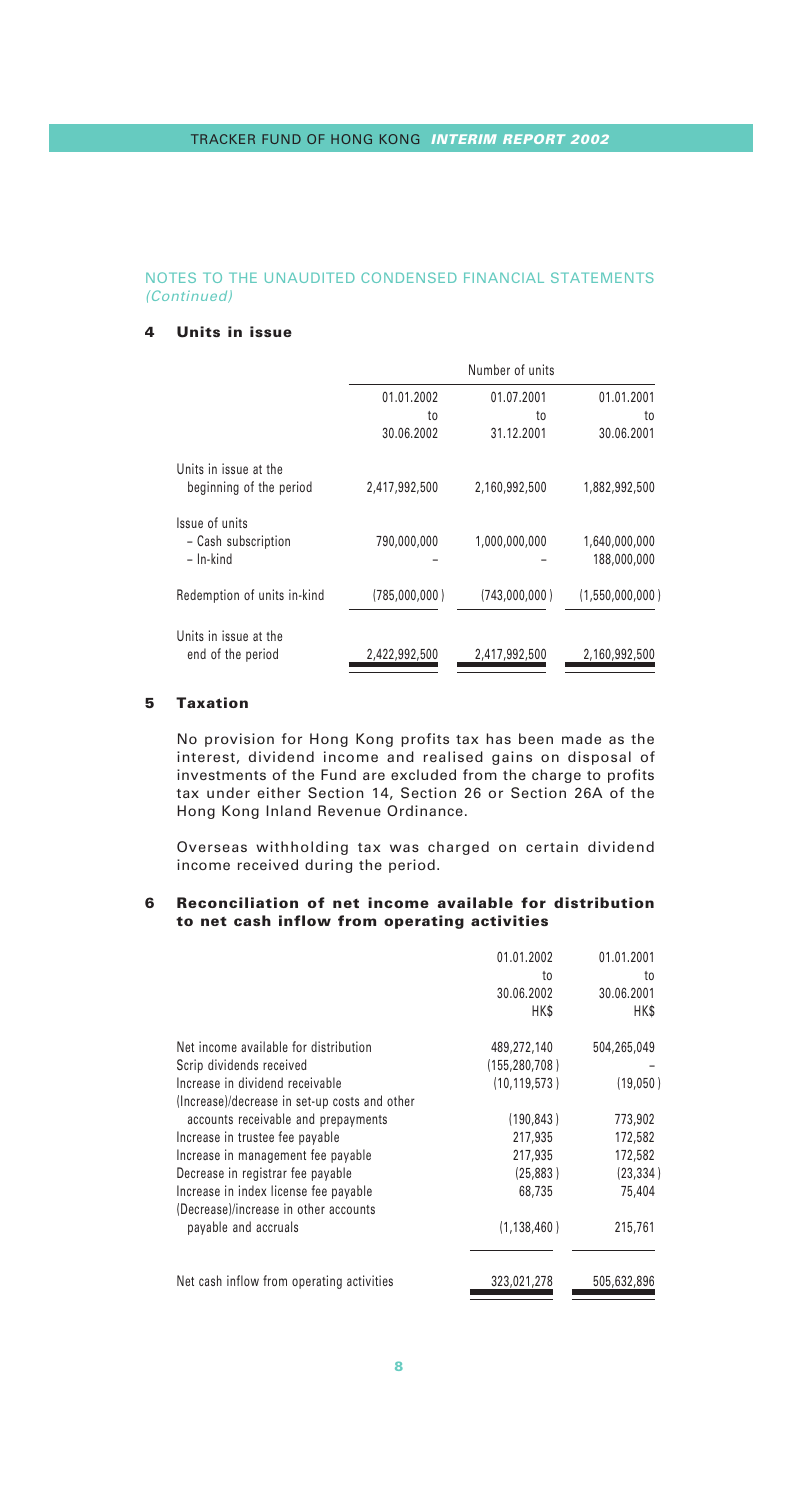#### **7 Transactions with the Manager and its Connected Persons**

Connected Persons of the Manager are those as defined in the Code on Unit Trusts and Mutual Funds established by the Securities & Futures Commission of Hong Kong (the "SFC Code"). All transactions entered into during the period between the Fund and the Manager and its Connected Persons were carried out in the normal course of business and on normal commercial terms. To the best of the Manager's knowledge, the Fund does not have any other transactions with Connected Persons except for what is disclosed below.

The directors and officers of the Manager may transact in the units of the Fund as principal provided that prior written notice is obtained from the Trustee. As of 30th June, 2002, the directors and officers of the Manager together held 101,160 units in the Fund (2001: 25,700 units).

(a) Management fee

The fee payable to the Manager is calculated at the following annual rates of the net asset value of the Fund on the last dealing day in the relevant quarter:

| For first HK\$15 billion of the net asset value | 0.050% |
|-------------------------------------------------|--------|
| For next HK\$15 billion of the net asset value  | 0.045% |
| For next HK\$15 billion of the net asset value  | 0.030% |
| Any amount by which the net asset value         |        |
| exceeds HK\$45 billion                          | 0.025% |

The management fee is accrued daily and is payable quarterly in arrears.

(b) Trustee fee

The fee payable to the Trustee is calculated at the following annual rates of the net asset value of the Fund of the last dealing day in the relevant quarter:

| For first HK\$15 billion of the net asset value | 0.050% |
|-------------------------------------------------|--------|
| For next HK\$15 billion of the net asset value  | 0.045% |
| For next HK\$15 billion of the net asset value  | 0.030% |
| Any amount by which the net asset value         |        |
| exceeds HK\$45 billion                          | 0.025% |

The trustee fee is accrued daily and payable quarterly in arrears.

#### (c) Bank balances

Bank balances are maintained with the Trustee. Bank balances held with the Trustee as at 30th June, 2002 was HK\$160,227,201 (as at 31st December, 2001: HK\$67,506,674). During the period, interest earned on the above bank balances was HK\$1,081,182 (for the period ended 30th June, 2001: HK\$3,400,398).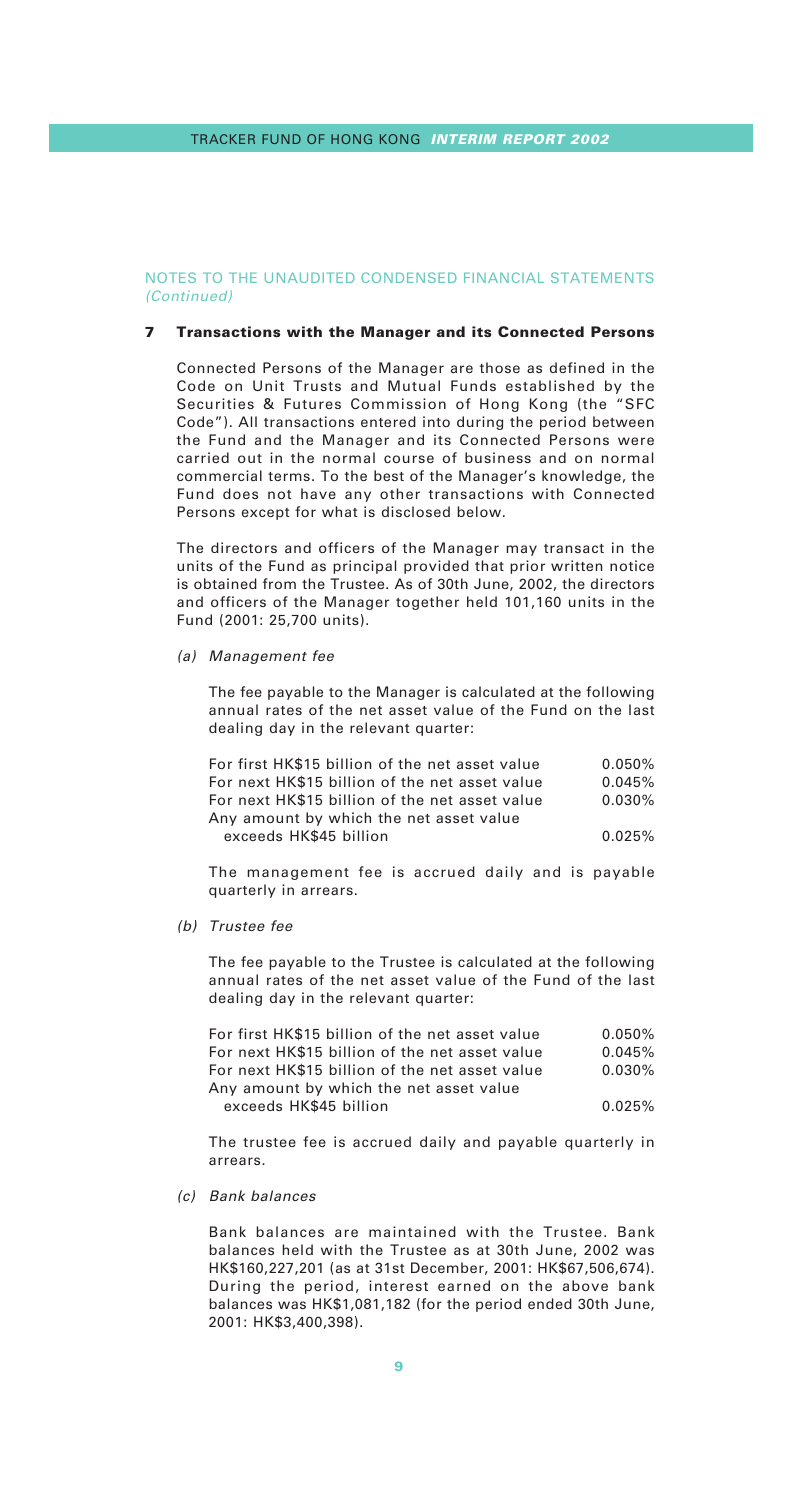#### **8 Other fees**

(a) Registrar fee

The fee payable to the Registrar is calculated based on the number of Unitholders on the register on the first business day of the relevant month at the following fee scale, subject to a monthly maximum aggregate registrar fee of HK\$1,000,000:

HK\$ (per month)

| For first 2.000 Unitholders                                      | 9.500 |
|------------------------------------------------------------------|-------|
| For every additional 1,000 Unitholders up to 100,000 Unitholders | 2.000 |
| For every additional 1,000 Unitholders up to 200,000 Unitholders | 1,800 |
| For every additional 1,000 Unitholders up to 300,000 Unitholders | 1,500 |
| For every additional 1,000 Unitholders above 300,000 Unitholders | 1.200 |

In addition, the Registrar is reimbursed for all of its out-ofpocket expenses incurred in connection with performing its services.

The registrar fee is accrued daily and is payable monthly in advance.

(b) Conversion agent fee

The Conversion Agent receives the higher of a monthly retainer fee of HK\$16,000 plus a transaction fee of HK\$12,000 for each creation and redemption application, and a minimum monthly fee of HK\$36,000.

The conversion agent fee is accrued daily and payable monthly in arrears.

(c) Index license fee

The index license fee is calculated at the rate of 0.015% per annum on the daily average net asset value of the Fund, subject to a minimum of US\$10,000 per annum.

The index license fee is accrued daily and is payable quarterly in arrears.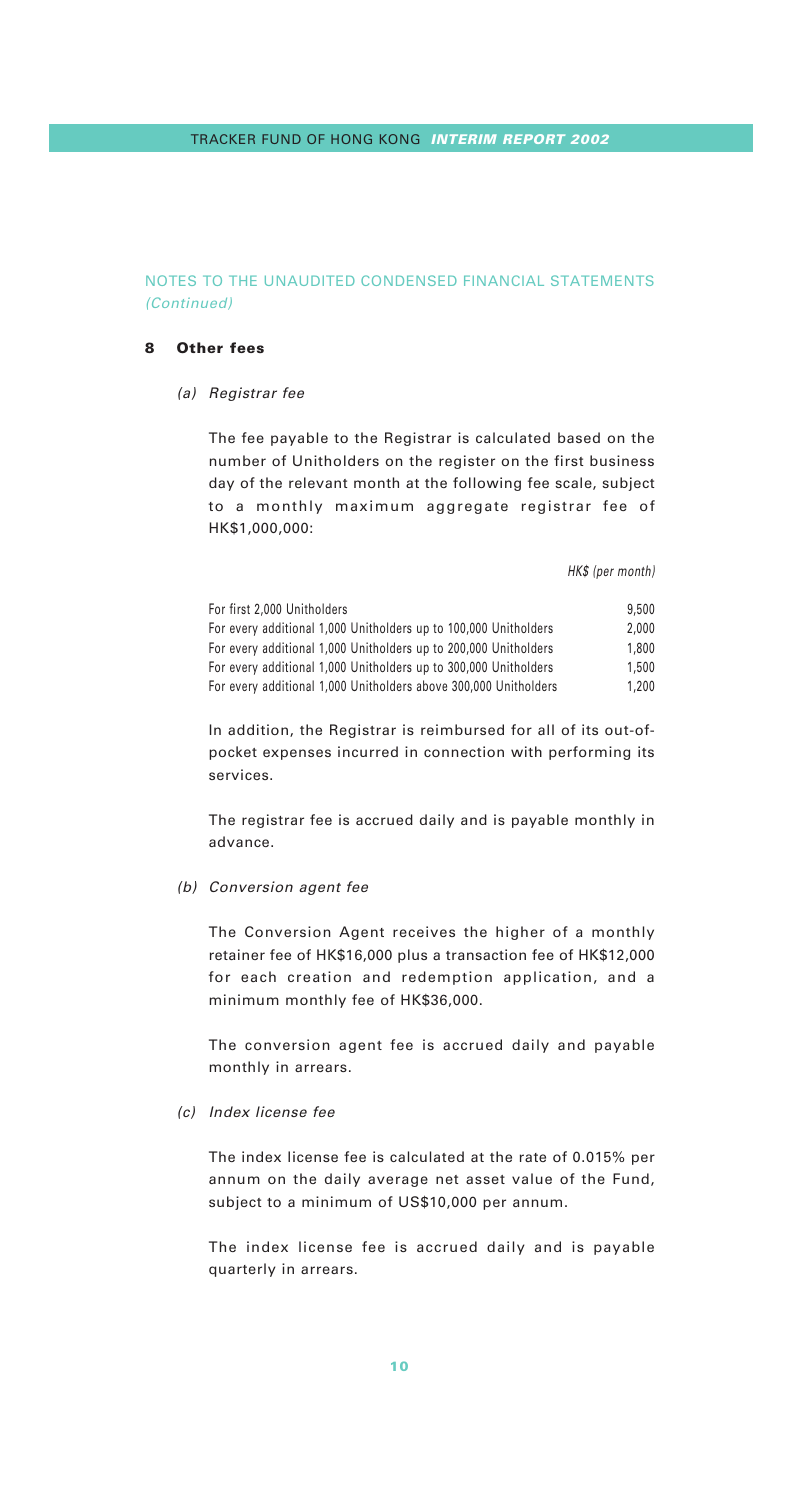#### **9 Major non-cash transactions**

In accordance with the Fund's Trust Deed, units can be issued through either a cash subscription or an in-kind creation of an Index Basket. In the latter case, for each Creation Unit (of 1,000,000 units), the Fund receives an Index Basket consisting of constituent shares as determined by the Manager on a daily basis. During the period, the Fund issued 790,000,000 units (2001: 1,640,000,000 units) in cash of HK\$8,782,572,644 (2001: HK\$23,102,964,764)<sup>1</sup>, no units in exchange for Index Baskets were issued. (2001: 188,000,000 units consisting of investments valued at a total of HK\$2,565,446,791 by the Manager at the time of issue)1.

In accordance with the Fund's Trust Deed, units can only be redeemed in-kind and are not redeemable for cash. During the period, the Fund redeemed 785,000,000 units (2001: 1,550,000,000 units) in exchange for Index Baskets consisting of investments valued at HK\$8,835,658,954 (2001: HK\$22,052,631,540)<sup>1</sup> by the Manager.

#### **10 Soft dollar practices**

The Manager may effect transactions, provided that any such transaction is consistent with standards of "best execution", by or through the agency of another person for the account of the Fund with whom the Manager or any of its Connected Persons have an arrangement under which that party will from time to time provide to or procure for the Manager or any of its Connected Persons goods, services or other benefits (such as research and advisory services, computer hardware associated with specialised software or research services and performance measures) the nature of which is such that their provision can reasonably be expected to benefit the Fund as a whole and may contribute to an improvement in the performance of the Fund. For the avoidance of doubt, such goods and services may not include travel, accommodation, entertainment, general administrative goods or services, general office equipment or premises, membership fees, employees' salaries or direct money payments.

excluding dividend equivalent amount and further cash amount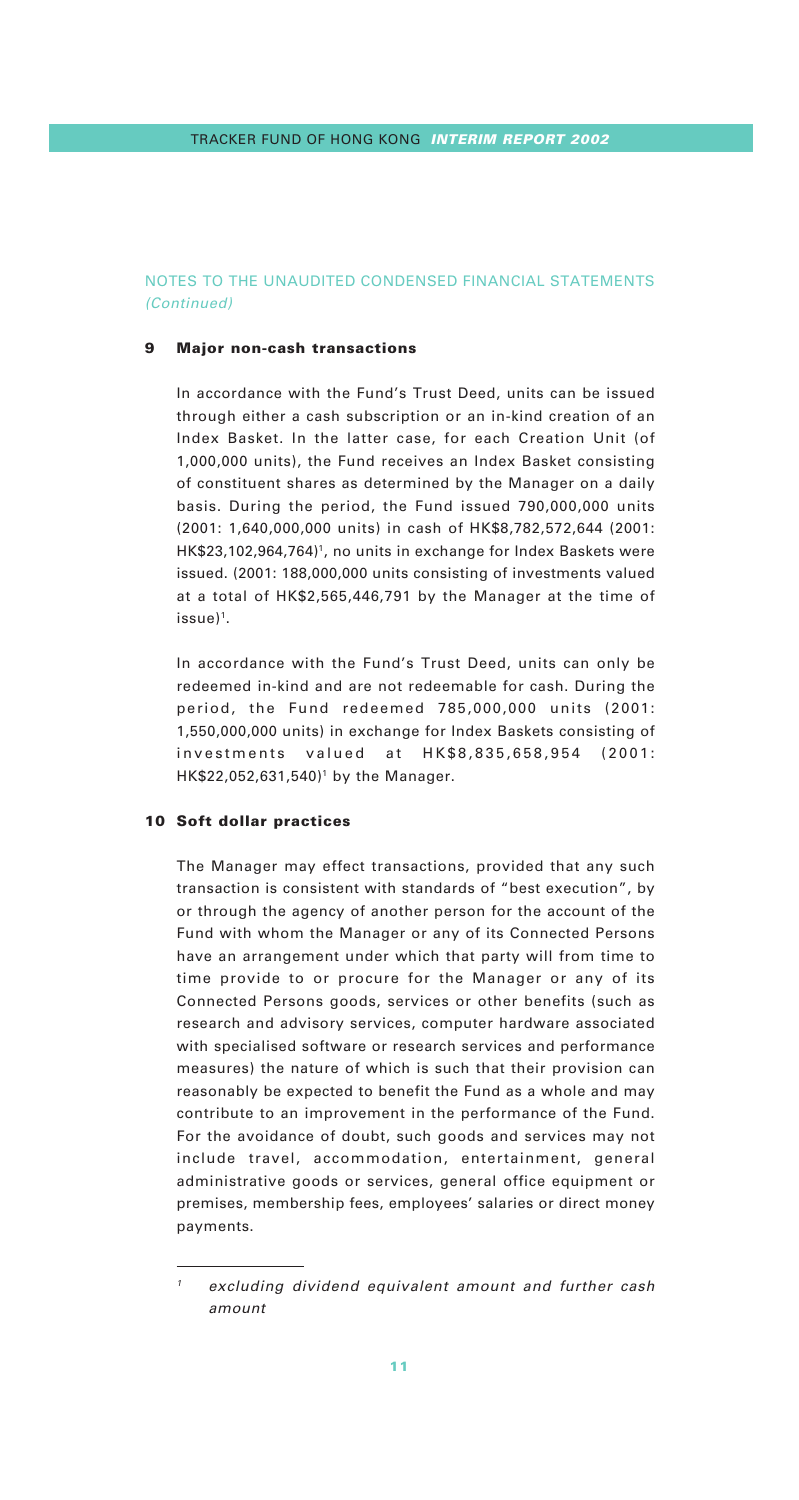# **11 Investment limitation and prohibitions under the SFC Code**

The Trustee and the Manager have been granted a waiver from the prohibition under the SFC Code on the Fund holding investments in any single issuer exceeding 10% of the Fund's Net Asset Value. This waiver is limited to any security that accounts for more than 10% of the weighting of the Hang Seng Index and the Fund's exposure to any particular security may not exceed the weighting given to that security in the Hang Seng Index.

Constituent stocks that account for more than 10% of the net asset value of the Fund as at 30th June, 2002 were as follows:

|                               |            | % of net asset value |  |  |
|-------------------------------|------------|----------------------|--|--|
|                               | 30.06.2002 | 31.12.2001           |  |  |
| <b>HSBC Holdings plc</b>      | 28.7       | 27.2                 |  |  |
| China Mobile (Hong Kong) Ltd. | 14.7       | 16.2                 |  |  |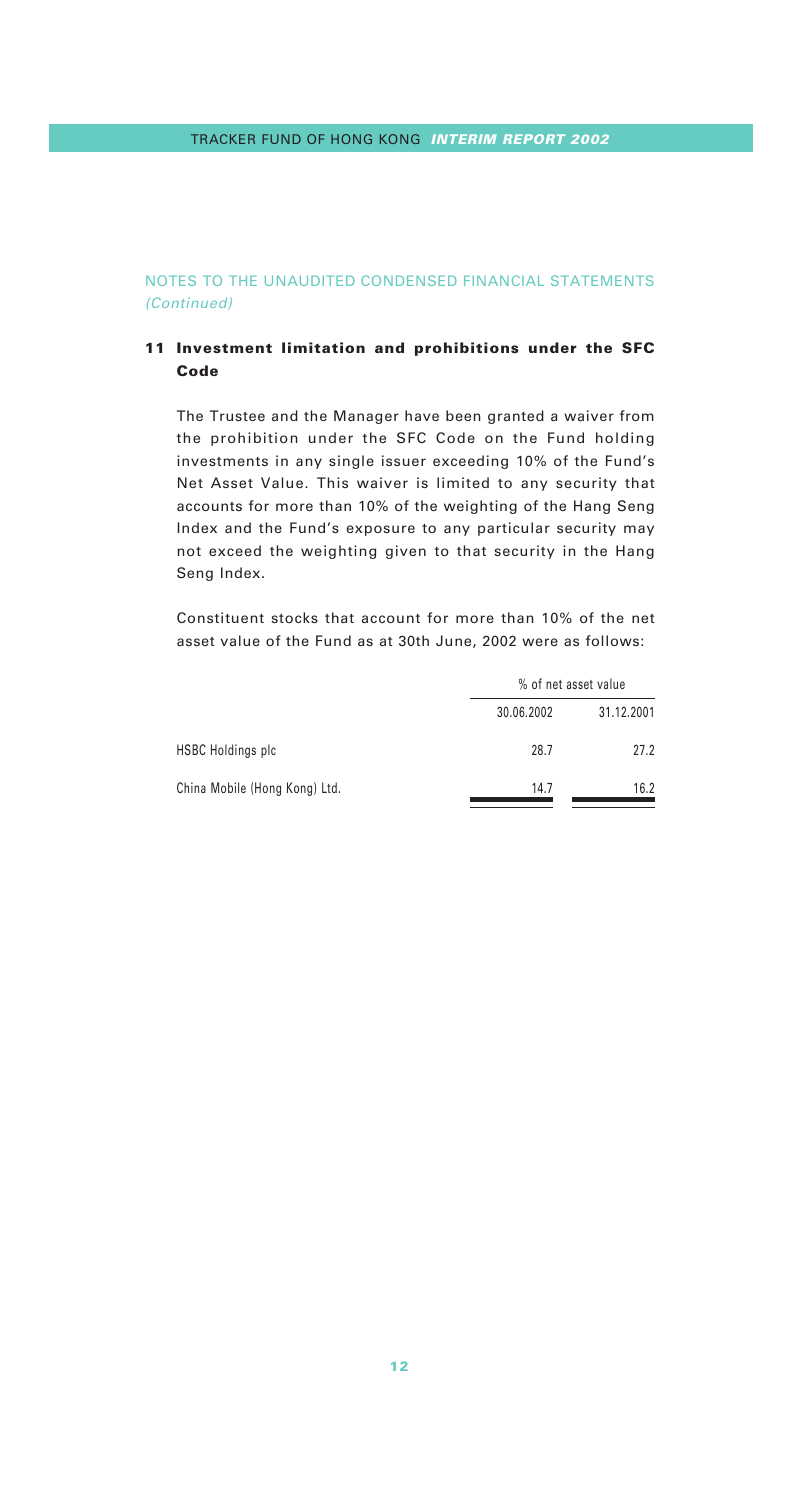# INVESTMENT PORTFOLIO As at 30th June, 2002

|                                                                      | Holdings                  | (UNAUDITED)<br>Market value<br>HKS    | $%$ of<br>net assets |
|----------------------------------------------------------------------|---------------------------|---------------------------------------|----------------------|
| Hong Kong                                                            |                           |                                       |                      |
| Listed investments (99.4%)                                           |                           |                                       |                      |
| <b>Equities (99.4%)</b>                                              |                           |                                       |                      |
| Properties (14.7%)                                                   |                           |                                       |                      |
| Cheung Kong (Holdings) Ltd.                                          | 20,346,194                | 1,322,502,610                         | 5.1                  |
| Hang Lung Group Ltd.                                                 | 11,631,396                | 85,490,761                            | 0.3                  |
| Hang Lung Properties Ltd.                                            | 25,379,960                | 225,881,644                           | 0.9                  |
| Henderson Investment Ltd.                                            | 24,747,597                | 162,096,760                           | 0.6                  |
| Henderson Land Development Co. Ltd.<br>Hysan Development Co. Ltd.    | 15,127,646<br>9,083,810   | 490,135,730<br>68,582,765             | 1.9<br>0.3           |
| Sino Land Co. Ltd.                                                   | 34,033,586                | 100,399,079                           | 0.4                  |
| Sun Hung Kai Properties Ltd.                                         | 21,093,195                | 1,249,771,804                         | 4.8                  |
| Wheelock & Co. Ltd.                                                  | 17,851,010                | 112,461,363                           | 0.4                  |
|                                                                      |                           | 3,817,322,516                         | 14.7                 |
| Finance (34.9%)                                                      |                           |                                       |                      |
| Bank of East Asia, Ltd., The                                         | 12,650,644                | 198,615,111                           | 0.8                  |
| Hang Seng Bank Ltd.<br>HSBC Holdings plc                             | 16,797,301<br>83,020,131  | 1,402,574,634<br>7,430,301,724        | 5.4<br>28.7          |
|                                                                      |                           | 9,031,491,469                         | 34.9                 |
| Utilities (6.6%)                                                     |                           |                                       |                      |
| CLP Holdings Ltd.                                                    | 21,154,696                | 655,795,576                           | 2.5                  |
| Hong Kong Electric Holdings Ltd.                                     | 18,747,390                | 546,486,418                           | 2.1                  |
| Hong Kong & China Gas Co. Ltd., The                                  | 49,996,465                | 517,463,413                           | 2.0                  |
|                                                                      |                           | 1,719,745,407                         | 6.6<br>.             |
| Commerce and Industry (43.2%)                                        |                           |                                       |                      |
| Cathay Pacific Airways Ltd.                                          | 29,289,605                | 350,010,780                           | 1.4                  |
| Cheung Kong Infrastructure Holdings Ltd.                             | 19,801,541                | 248,509,340                           | 1.0                  |
| China Mobile (Hong Kong) Ltd.                                        | 165,530,278               | 3,823,749,422                         | 14.7<br>0.6          |
| China Resources Enterprises, Ltd.<br>China Unicom Ltd.               | 18,230,200<br>110,279,756 | 166,806,330<br>661,678,536            | 2.6                  |
| CITIC Pacific Ltd.                                                   | 19,239,109                | 325,140,942                           | 1.3                  |
| <b>CNOOC Limited</b>                                                 | 72,161,339                | 754,085,993                           | 2.9                  |
| Hutchison Whampoa Ltd.                                               | 37,451,701                | 2,181,561,583                         | 8.4                  |
| Johnson Electric Holdings Ltd.<br>Legend Group Ltd.                  | 32,276,945<br>65,968,227  | 298,561,741<br>188,009,447            | 1.1<br>0.7           |
| Li & Fung Ltd.                                                       | 25,380,187                | 266,491,963                           | 1.0                  |
| MTR Corporation Ltd.                                                 | 44,988,926                | 454,388,153                           | 1.8                  |
| New World Development Co. Ltd.                                       | 19,028,363                | 117,975,851                           | 0.5                  |
| Pacific Century CyberWorks Ltd.<br>Shanghai Industrial Holdings Ltd. | 202,656,588               | 372,888,122                           | 1.4<br>0.5           |
| Swire Pacific Ltd. (A shares)                                        | 8,117,829<br>8,258,292    | 122,173,326<br>329,505,851            | 1.3                  |
| Television Broadcasts Ltd.                                           | 3,848,282                 | 127,762,962                           | 0.5                  |
| Wharf (Holdings) Ltd., The                                           | 21,497,011                | 395,545,002                           | 1.5                  |
|                                                                      |                           | 11,184,845,344<br><u> -----------</u> | 43.2<br><u>.</u>     |
| Total listed investments                                             |                           | 25,753,404,736                        | 99.4                 |
| Other net assets                                                     |                           | 167,224,898                           | 0.6                  |
| Net assets at 30th June, 2002                                        |                           | 25,920,629,634                        | 100.0                |
| Total investments, at cost                                           |                           | 29,092,659,605                        |                      |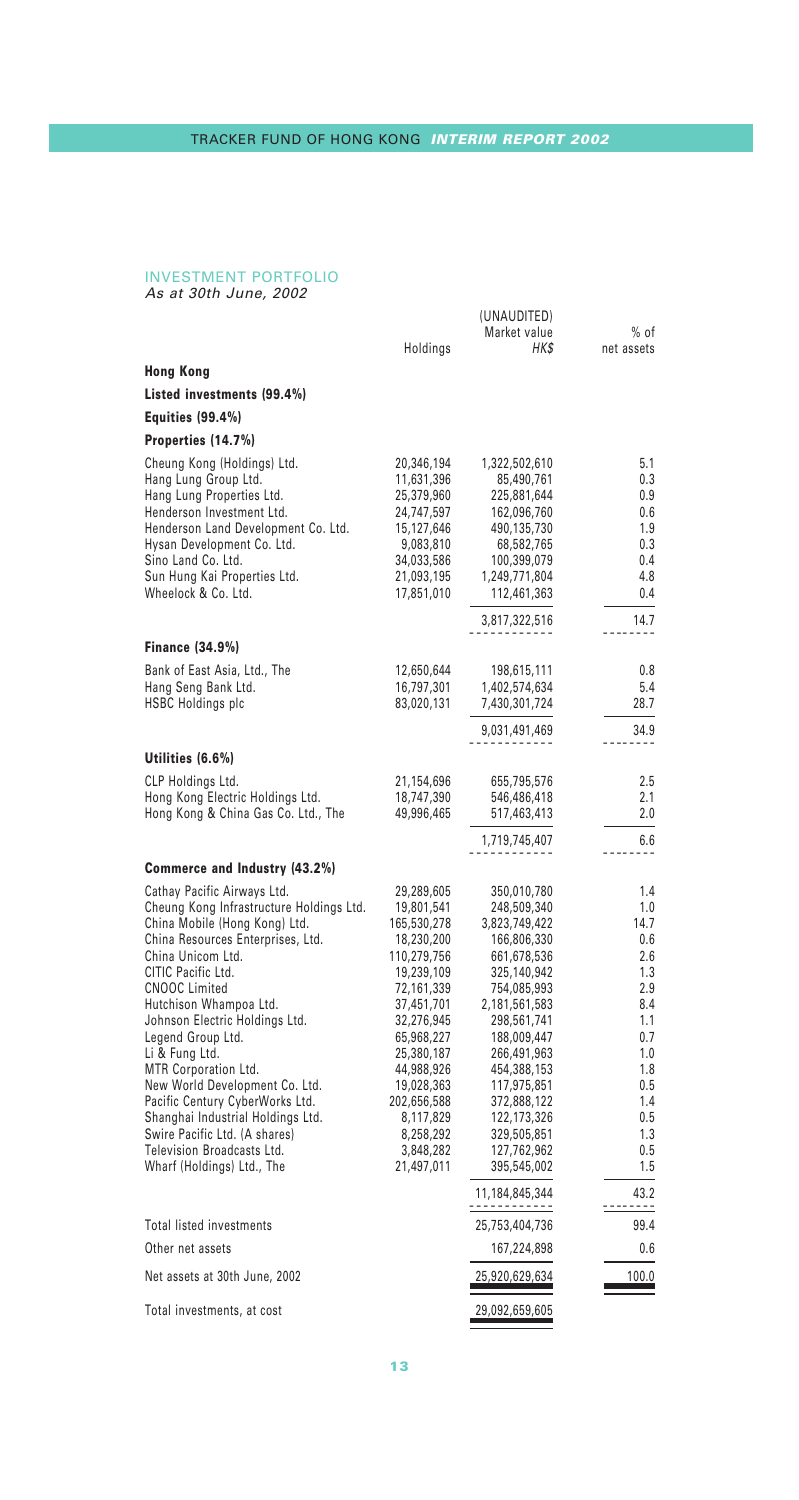# STATEMENT OF MOVEMENTS IN INVESTMENT PORTFOLIO

For the period ended 30th June, 2002

|                                                           | (UNAUDITED)<br>Holdings |            |                  |             |
|-----------------------------------------------------------|-------------------------|------------|------------------|-------------|
|                                                           | Total as at             |            |                  | Total as at |
|                                                           | 31.12.2001              | Additions  | <b>Disposals</b> | 30.06.2002  |
| <b>Hong Kong</b>                                          |                         |            |                  |             |
| <b>Listed investments</b>                                 |                         |            |                  |             |
| <b>Equities</b>                                           |                         |            |                  |             |
| <b>Properties</b>                                         |                         |            |                  |             |
| Cheung Kong (Holdings) Ltd.                               | 20,411,338              | 6,671,390  | 6,736,534        | 20,346,194  |
| Hang Lung Group Ltd.                                      | 11,669,135              | 3,813,540  | 3,851,279        | 11,631,396  |
| Hang Lung Properties Ltd.                                 | 25,461,230              | 8,322,170  | 8,403,440        | 25,379,960  |
| Henderson Investment Ltd.<br>Henderson Land               | 24,827,094              | 8,114,190  | 8,193,687        | 24,747,597  |
| Development Co. Ltd.                                      | 15,176,023              | 4,960,040  | 5,008,417        | 15,127,646  |
| Hysan Development Co. Ltd.                                | 9,086,227               | 2,975,820  | 2,978,237        | 9,083,810   |
| Sino Land Co. Ltd.                                        | 34,036,577              | 11,168,090 | 11,171,081       | 34,033,586  |
| Sun Hung Kai Properties Ltd.                              | 21,160,599              | 6,916,290  | 6,983,694        | 21,093,195  |
| Wheelock & Co. Ltd.                                       | 17,899,806              | 5,858,960  | 5,907,756        | 17,851,010  |
| <b>Finance</b>                                            |                         |            |                  |             |
| Bank of East Asia, Ltd., The                              | 12,629,311              | 4,193,030  | 4,171,697        | 12,650,644  |
| Hang Seng Bank Ltd.                                       | 16,850,835              | 5,507,810  | 5,561,344        | 16,797,301  |
| <b>HSBC Holdings plc</b>                                  | 82,447,719              | 29,136,750 | 28,564,338       | 83,020,131  |
| <b>Utilities</b>                                          |                         |            |                  |             |
| CLP Holdings Ltd.                                         | 21,354,330              | 6,947,340  | 7,146,974        | 21,154,696  |
| Hong Kong Electric Holdings Ltd.<br>Hong Kong & China Gas | 18,807,419              | 6,147,120  | 6.207.149        | 18,747,390  |
| Co. Ltd., The                                             | 46,040,596              | 20,160,838 | 16,204,969       | 49,996,465  |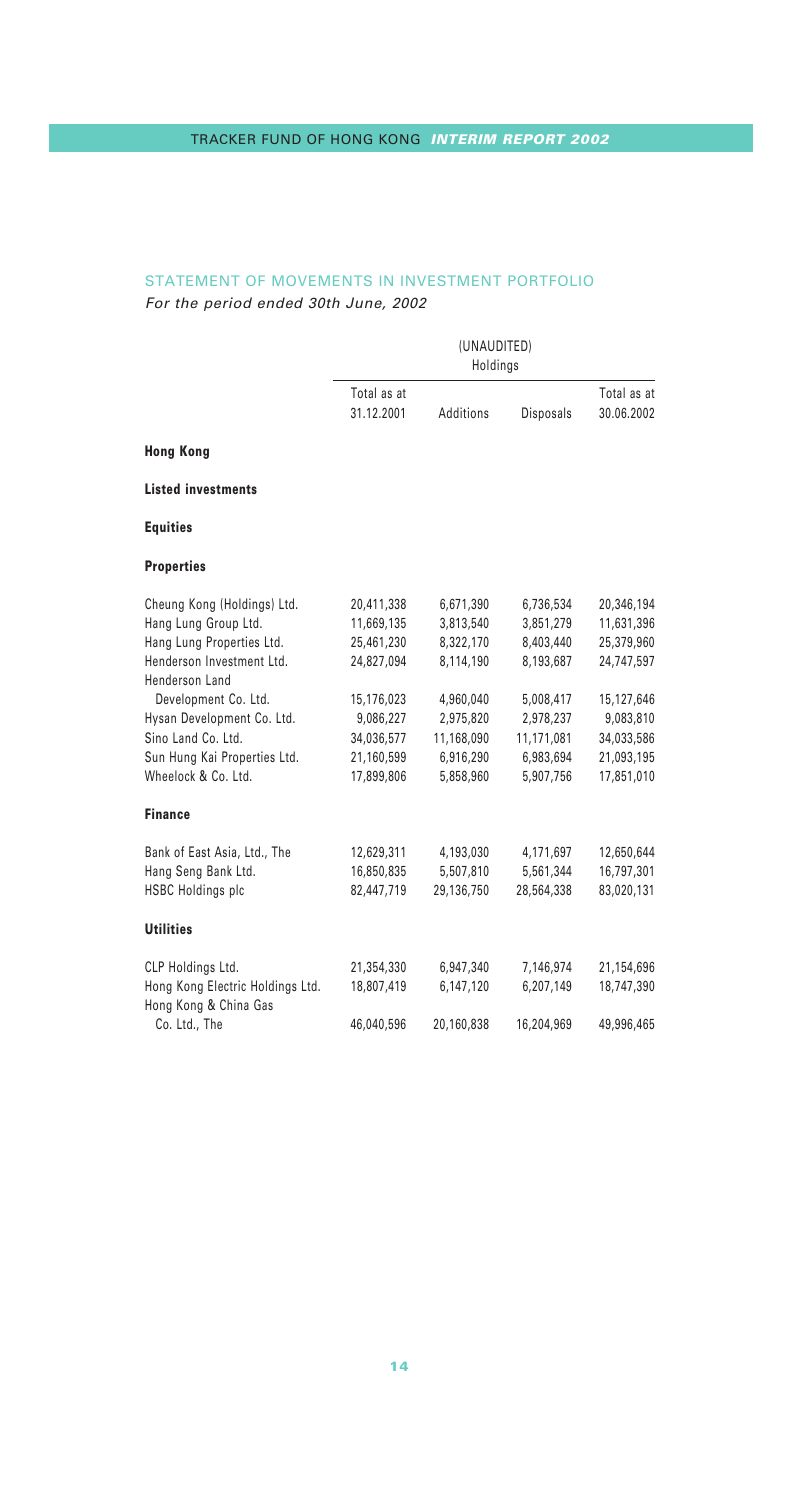# STATEMENT OF MOVEMENTS IN INVESTMENT PORTFOLIO (Continued)

For the period ended 30th June, 2002

| Total as at<br>31.12.2001<br>Additions<br><b>Disposals</b><br><b>Commerce and industry</b><br>Cathay Pacific Airways Ltd.<br>29,347,907<br>9,610,820<br>9,669,122<br>Cheung Kong Infrastructure<br>Holdings Ltd.<br>19,864,834<br>6,492,896<br>6,556,189<br>China Mobile (Hong Kong) Ltd.<br>53,743,412<br>163,969,754<br>55,303,936<br>China Resources Enterprises, Ltd.<br>17,766,840<br>6,440,630<br>5,977,270<br>China Unicom Ltd.<br>110,631,561<br>36,160,070<br>36,511,875<br>CITIC Pacific Ltd.<br>19,300,553<br>6,308,780<br>6,370,224<br><b>CNOOC Limited</b><br>72,391,495<br>23.660.750<br>23,890,906<br>Hutchison Whampoa Ltd.<br>37,570,800<br>12,279,490<br>12,398,589<br>Johnson Electric Holdings Ltd.<br>32,379,812<br>10.582.860<br>10,685,727<br>Legend Group Ltd.<br>66,196,512<br>21,638,726<br>21.867.011<br>Li & Fung Ltd.<br>25,372,348<br>8,323,850<br>8,316,011<br>MTR Corporation Ltd.<br>44,550,964<br>16,197,465<br>15,759,503<br>New World Development Co., Ltd.<br>18.807.838<br>6.420.240<br>6,199,715<br>Pacific Century CyberWorks Ltd.<br>199,998,309<br>69,133,760<br>66,475,481<br>Shanghai Industrial Holdings Ltd.<br>7,914,616<br>2,783,380<br>2,580,167<br>Swire Pacific Ltd. (A shares)<br>8,284,434<br>2,707,540<br>2,733,682<br>Television Broadcasts Ltd.<br>3,860,112<br>1,261,840<br>1,273,670<br>Wharf (Holdings) Ltd., The<br>21,565,591<br>7.048.480<br>7,117,060 | (UNAUDITED)<br>Holdings |  |  |                           |
|----------------------------------------------------------------------------------------------------------------------------------------------------------------------------------------------------------------------------------------------------------------------------------------------------------------------------------------------------------------------------------------------------------------------------------------------------------------------------------------------------------------------------------------------------------------------------------------------------------------------------------------------------------------------------------------------------------------------------------------------------------------------------------------------------------------------------------------------------------------------------------------------------------------------------------------------------------------------------------------------------------------------------------------------------------------------------------------------------------------------------------------------------------------------------------------------------------------------------------------------------------------------------------------------------------------------------------------------------------------------------------------------------------------------|-------------------------|--|--|---------------------------|
|                                                                                                                                                                                                                                                                                                                                                                                                                                                                                                                                                                                                                                                                                                                                                                                                                                                                                                                                                                                                                                                                                                                                                                                                                                                                                                                                                                                                                      |                         |  |  | Total as at<br>30.06.2002 |
|                                                                                                                                                                                                                                                                                                                                                                                                                                                                                                                                                                                                                                                                                                                                                                                                                                                                                                                                                                                                                                                                                                                                                                                                                                                                                                                                                                                                                      |                         |  |  |                           |
|                                                                                                                                                                                                                                                                                                                                                                                                                                                                                                                                                                                                                                                                                                                                                                                                                                                                                                                                                                                                                                                                                                                                                                                                                                                                                                                                                                                                                      |                         |  |  | 29,289,605                |
|                                                                                                                                                                                                                                                                                                                                                                                                                                                                                                                                                                                                                                                                                                                                                                                                                                                                                                                                                                                                                                                                                                                                                                                                                                                                                                                                                                                                                      |                         |  |  |                           |
|                                                                                                                                                                                                                                                                                                                                                                                                                                                                                                                                                                                                                                                                                                                                                                                                                                                                                                                                                                                                                                                                                                                                                                                                                                                                                                                                                                                                                      |                         |  |  | 19,801,541                |
|                                                                                                                                                                                                                                                                                                                                                                                                                                                                                                                                                                                                                                                                                                                                                                                                                                                                                                                                                                                                                                                                                                                                                                                                                                                                                                                                                                                                                      |                         |  |  | 165,530,278               |
|                                                                                                                                                                                                                                                                                                                                                                                                                                                                                                                                                                                                                                                                                                                                                                                                                                                                                                                                                                                                                                                                                                                                                                                                                                                                                                                                                                                                                      |                         |  |  | 18,230,200                |
|                                                                                                                                                                                                                                                                                                                                                                                                                                                                                                                                                                                                                                                                                                                                                                                                                                                                                                                                                                                                                                                                                                                                                                                                                                                                                                                                                                                                                      |                         |  |  | 110,279,756               |
|                                                                                                                                                                                                                                                                                                                                                                                                                                                                                                                                                                                                                                                                                                                                                                                                                                                                                                                                                                                                                                                                                                                                                                                                                                                                                                                                                                                                                      |                         |  |  | 19,239,109                |
|                                                                                                                                                                                                                                                                                                                                                                                                                                                                                                                                                                                                                                                                                                                                                                                                                                                                                                                                                                                                                                                                                                                                                                                                                                                                                                                                                                                                                      |                         |  |  | 72,161,339                |
|                                                                                                                                                                                                                                                                                                                                                                                                                                                                                                                                                                                                                                                                                                                                                                                                                                                                                                                                                                                                                                                                                                                                                                                                                                                                                                                                                                                                                      |                         |  |  | 37,451,701                |
|                                                                                                                                                                                                                                                                                                                                                                                                                                                                                                                                                                                                                                                                                                                                                                                                                                                                                                                                                                                                                                                                                                                                                                                                                                                                                                                                                                                                                      |                         |  |  | 32,276,945                |
|                                                                                                                                                                                                                                                                                                                                                                                                                                                                                                                                                                                                                                                                                                                                                                                                                                                                                                                                                                                                                                                                                                                                                                                                                                                                                                                                                                                                                      |                         |  |  | 65,968,227                |
|                                                                                                                                                                                                                                                                                                                                                                                                                                                                                                                                                                                                                                                                                                                                                                                                                                                                                                                                                                                                                                                                                                                                                                                                                                                                                                                                                                                                                      |                         |  |  | 25,380,187                |
|                                                                                                                                                                                                                                                                                                                                                                                                                                                                                                                                                                                                                                                                                                                                                                                                                                                                                                                                                                                                                                                                                                                                                                                                                                                                                                                                                                                                                      |                         |  |  | 44,988,926                |
|                                                                                                                                                                                                                                                                                                                                                                                                                                                                                                                                                                                                                                                                                                                                                                                                                                                                                                                                                                                                                                                                                                                                                                                                                                                                                                                                                                                                                      |                         |  |  | 19,028,363                |
|                                                                                                                                                                                                                                                                                                                                                                                                                                                                                                                                                                                                                                                                                                                                                                                                                                                                                                                                                                                                                                                                                                                                                                                                                                                                                                                                                                                                                      |                         |  |  | 202,656,588               |
|                                                                                                                                                                                                                                                                                                                                                                                                                                                                                                                                                                                                                                                                                                                                                                                                                                                                                                                                                                                                                                                                                                                                                                                                                                                                                                                                                                                                                      |                         |  |  | 8,117,829                 |
|                                                                                                                                                                                                                                                                                                                                                                                                                                                                                                                                                                                                                                                                                                                                                                                                                                                                                                                                                                                                                                                                                                                                                                                                                                                                                                                                                                                                                      |                         |  |  | 8,258,292                 |
|                                                                                                                                                                                                                                                                                                                                                                                                                                                                                                                                                                                                                                                                                                                                                                                                                                                                                                                                                                                                                                                                                                                                                                                                                                                                                                                                                                                                                      |                         |  |  | 3,848,282                 |
|                                                                                                                                                                                                                                                                                                                                                                                                                                                                                                                                                                                                                                                                                                                                                                                                                                                                                                                                                                                                                                                                                                                                                                                                                                                                                                                                                                                                                      |                         |  |  | 21,497,011                |